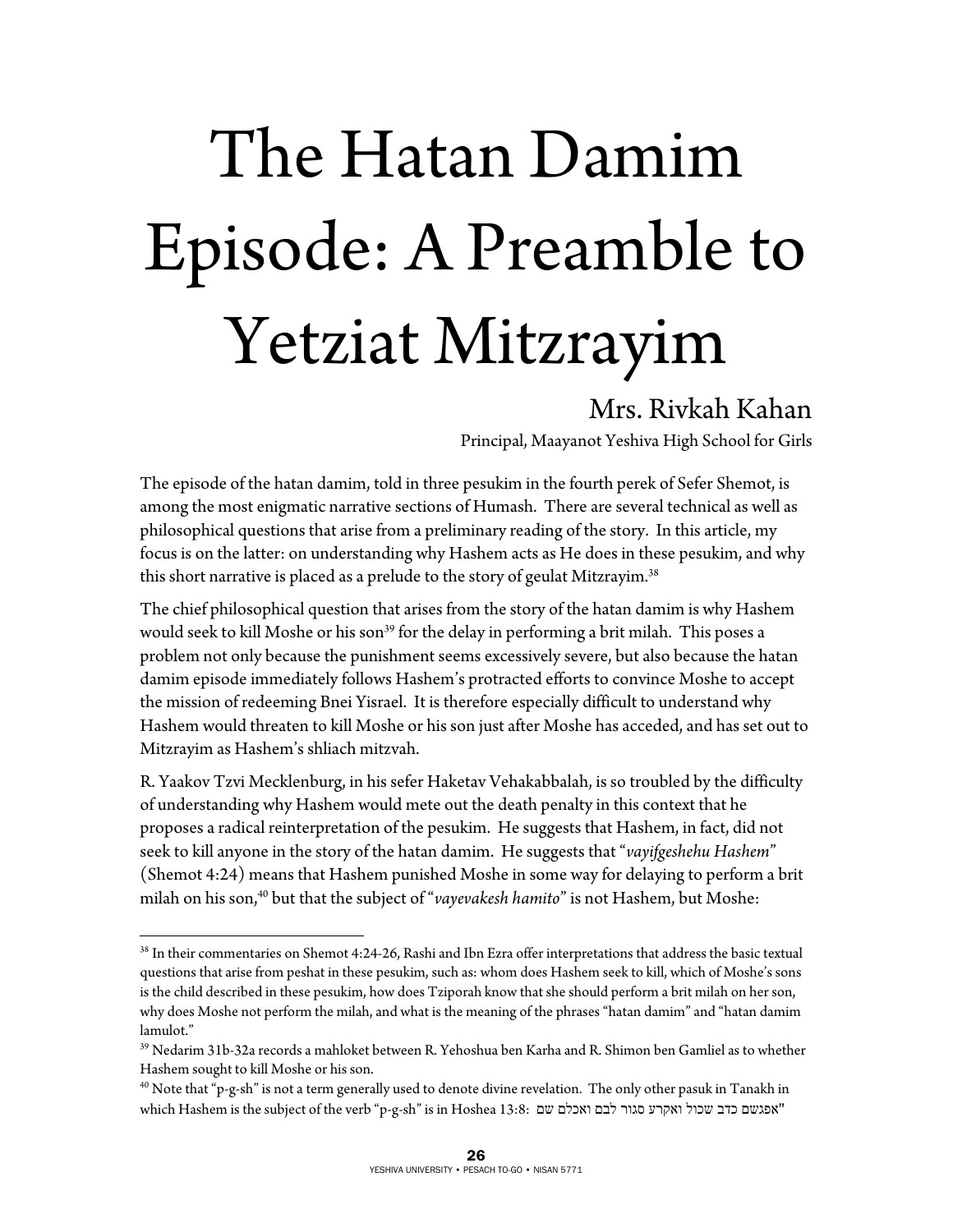*And if not for the opinion of our predecessors, I would have said that 'Vayevakesh hamito' does not refer to Hashem, but rather to Moshe, and its meaning is that through his encounter [pegisha] with Hashem, Moshe realized that his sin was visited upon him, and that he had not done well by delaying the performance of his Creator's will, and so much did his sin become great in his own eyes that this encounter was mild and not sufficient to remove his sin, and he said in his heart, 'If I am evil before God, why should I live? It would be better for me to cease to exist, and to choose death over life,' and this is the meaning of 'vayevakesh hamito,' that Moshe wanted Hashem to kill him.* 

ולולי דעת קדמונינו הייתי אומר שאין ויבקש המיתו מוסב על ה ' רק על משה, וטעמו ע"י פגישת הדבר הרע נתעורר משה כי נפקד עליו עונו, ולא טוב עשה בהתאחרו בעשיית רצון קונו, וכל כך הגדיל עון זה בעיניו עד שפגישה זו היתה קלה ואינה מספקת לנשוא בו עונו, ואמר בלבו אם אהיה רשע לפני האלקים למה לי חיים , טוב לי להתבטל מן המציאות, ולבחור במותי מבחיי, וזהו ויבקש המיתו, חפץ משה שימיתהו ה .'

In other words, Haketav Vehakabbalah considers it entirely inexplicable that Hashem would seek to mete out the death penalty for Moshe's delay in performing a brit milah. Rather, he suggests, it was Moshe who sought death for himself, in his shame at having sinned in the eyes of God. Haketav Vehakabbalah goes on to compare Moshe to Yonah, who preferred death to witnessing Bnei Yisrael's failure to do teshuva. By reinterpreting the pesukim in this novel way, Haketav Vehakabbalah dispenses with the philosophical difficulty of understanding Hashem's actions in the story of the hatan damim.

Along similar lines, Abarbanel offers a creative rereading of the pesukim that suggests that Hashem did not seek to mete out the death penalty in the story of the hatan damim. He writes:

*Prophecy descended upon Moshe always, and he always needed to meditate and think about his mission. Therefore, when he came to the inn and occupied himself all that night with making provisions for lodging, and he did not meditate on the matters of his mission and his prophecy first, when the prophetic flow came upon him, it found him unprepared for prophecy. When it says "vayifgeshehu Hashem," it means that prophecy came upon him while his heart and his thoughts were burdened with the matters of his lodging and his wife and sons, and since he was found unprepared for the acceptance of prophecy, he experienced pain and danger and his spirit was rattled. And the meaning of "vayevakesh hamito" is not that Hashem wanted to kill him, for He desires kindness, but rather that the divine flow came upon him when he was unprepared, and therefore he was endangered and reached the gates of death.* 

 $\overline{a}$ 

הנבואה היתה יורדת על משה תמיד והיה צריך לעמוד תמיד בהתבודדותו ומחשבתו בשליחותו . ולכן כשבא במלון ונתעסק בעסקי לינה כל אותו הלילה ולא התבודד בעניני שליחותו ונבואתו תחילה הנה כשחל עליו שמה השפע מצאו בלתי מוכן לנבואה וז "א ויפגשהו ה' רוצה לומר שבא ' הנבואה עליו ולבו ומחשבותיו היו טרודים בעסקי לינתו ואשתו ובניו ומפני שנמצא בלתי מוכן לקבול השפע ההוא היה עליו הצער והסכנה ההיא ותפעם רוחו. וה"א ויבקש המיתו לא שהיה רוצה הש"י להמיתו כי חפץ חסד הוא אלא שפגש אותו השפע העליון בהיותו בלתי מוכן ולכן נסתכן והגיע לשערי מות.

"תבקעם השדה חית כלביא. The Koren Tanakh translates this as: "I will meet them like a bear that is bereaved of her whelps, and I will rend their closed-up heart, and there will I devour them like a lion: the wild beast shall tear them." "P-g-sh" in this pasuk connotes a divine attack, supporting Haketav Vehabbalah's premise that "*vayifgeshehu*" implies that Hashem did not just meet Moshe, but punished him.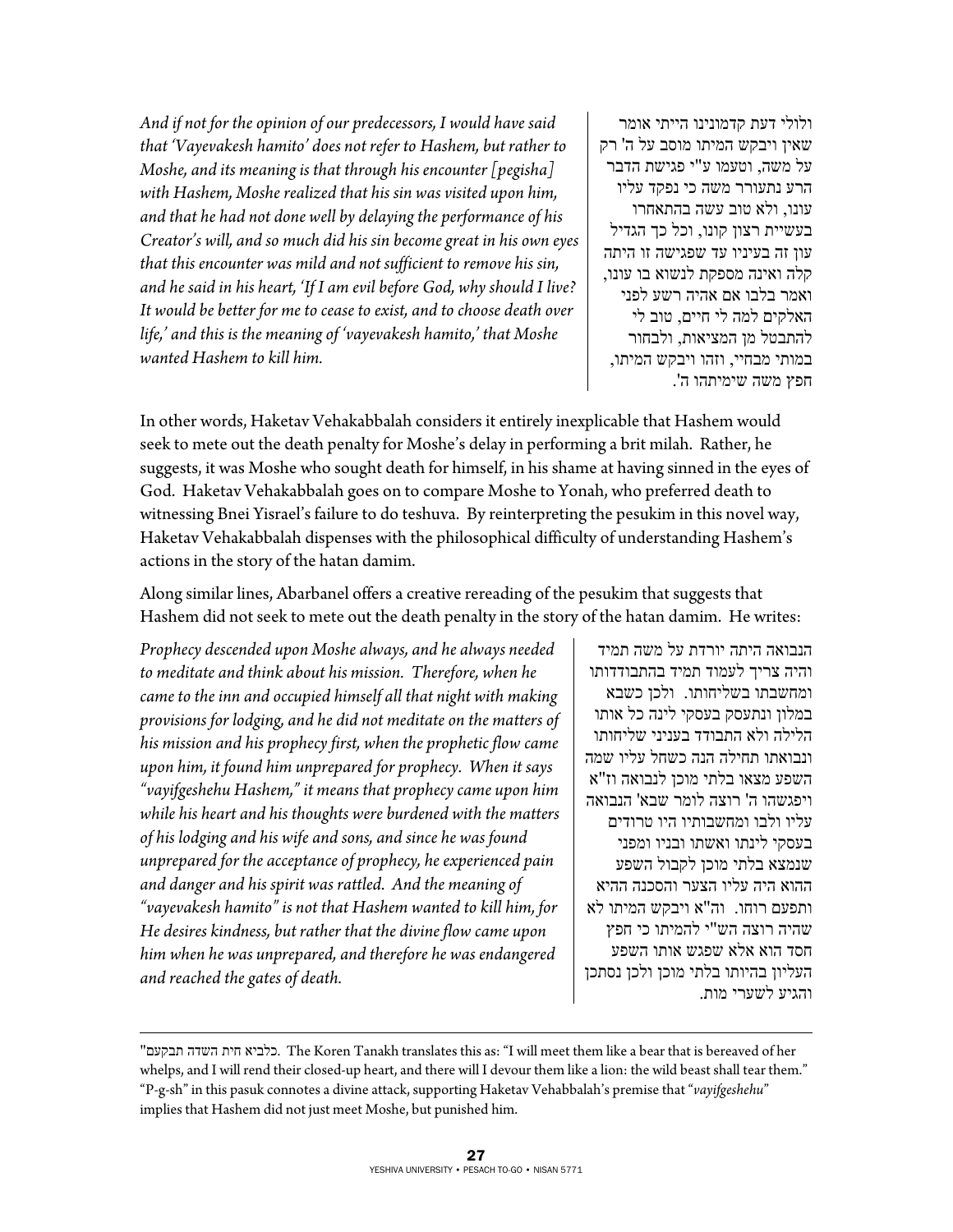Like Haketav Vehakabbalah, Abarbanel proposes that Hashem did not actively seek to kill Moshe or his son. Rather, because Moshe occupied himself with arranging lodging for his family rather than meditating and concentrating on his divine mission, he was unprepared to receive prophecy when it came to him. In this state, his powerful encounter with the Divine nearly killed him—not intentionally, but as a matter of course.

The interpretations of Haketav Vehakabbalah and Abarbanel, in addition to addressing the moral justification for Hashem's actions, solve a linguistic difficulty as well. The usage of the word "*vayevakesh*" is perplexing when used to describe an action of God; if Hashem "seeks" to do something, then it is done. In the interpretation of Haketav Vehakabbalah, the subject of "*vayevakesh*" is Moshe. According to Abarbanel, the meaning of "*vayevakesh hamito*" is not that Hashem sought or wanted the death of Moshe, but rather that He almost killed Moshe as a result of bestowing prophecy upon him. In other words, according to Abarbanel, the meaning of "*vayevakesh*" is that Hashem came close to killing Moshe, not that He desired to.

Shadal offers a third, differing explanation of Hashem's actions in the hatan damim episode, one which will help us explore the related question of why this story is placed as a prelude to the story of geulat Mitzrayim. Shadal begins his commentary on Shemot 4:23 with the question of why Hashem's speech to Moshe at this point includes a mention of makkat bekhorot, given that Moshe does not warn Pharoah of makkat bekhorot until much later:

*You shall say to Pharoah, 'So said Hashem, My firstborn son is Israel. So I say to you, Send out My son that he may serve Me—but you have refused to send him out; behold, I shall kill your firstborn son.'*  **Shemot 4:22-23 (ArtScroll translation)** 

ואמרת אל-פרעה כה אמר ה ' בני בכרי ישראל. ואמר אליך שלח את -בני ויעבדני ותמאן לשלחו הנה אנכי הרג את-בנך בכרך **שמות ד:כב-כג**

Shadal suggests that, in fact, Shemot 4:23 includes a veiled warning from Hashem to Moshe that if he does anything to delay the geulah, his own bekhor will be in danger. Given Moshe's reluctance to accept the mission of returning to Mitzrayim to redeem Bnei Yisrael, the necessity of such a warning is perhaps self-evident.

When Moshe tells Yitro of his plan to return to Mitzrayim, he presents his purpose as a reunion with his kinsmen, not as a mission to redeem Bnei Yisrael from slavery:

*So Moshe went and returned to Yeter, his father-in-law, and said to him, 'Let me now go back to my brethren who are in Egypt, and see if they are still alive.'*  **Shemot 4:18 (Artscroll translation)** 

וילך משה וישב אל יתר חתנו ויאמר לו אלכה-נא ואשובה אל-אחי אשר -במצרים ואראה העודם חיים ויאמר יתרו למשה לך לשלום. **שמות ד:יח**

Shadal suggests that, given the backdrop that Yitro (and, presumably, Tziporah) does not know Moshe's true intentions in returning to Mitzrayim, Moshe's decision to bring Tziporah and his children with him is problematic. In all probability, Tziporah will prevail upon Moshe not to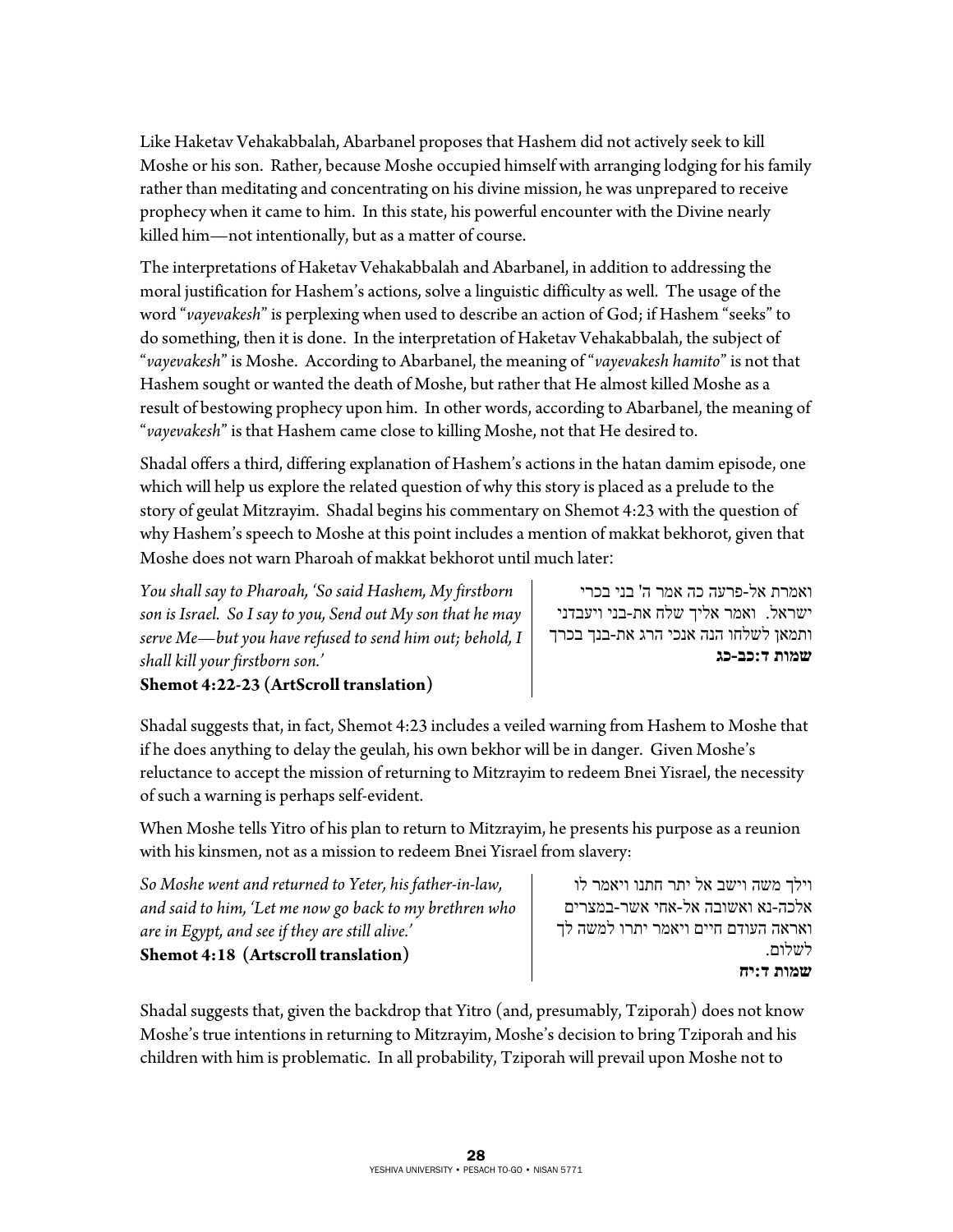antagonize Pharoah, out of concern for their family's safety.<sup>41</sup> Furthermore, Shadal thinks that the text indicates that Tziporah has already influenced Moshe to circumcise their sons at the age of thirteen in keeping with the customs of her family's culture, rather than at eight days.<sup>42</sup> He considers it inconceivable that Moshe and Tziporah would bring a newborn baby on a perilous trek across the desert, so he suggests that neither Gershom nor Eliezer were newborn infants. Rather, Gershom was a teenager who had already been circumcised, and Eliezer was a child who was not yet thirteen. When Moshe chose to bring his family to Mitzrayim, indicating a lack of serious commitment to his mission as the goel Yisrael, Hashem caused Gershom to fall ill. Gershom was singled out for punishment not because he was uncircumcised but because he held the privileged, symbolic status of the bekhor. Tziporah responded by circumcising Eliezer, the younger son, as a show of commitment to the brit. She then returned to Midyan with her children and Moshe proceeded to Mitzrayim alone, as Hashem desired.

Shadal's approach has the advantage of remaining faithful to the simple peshat that Hashem sought to kill Moshe or his son, while also providing an explanation of why such a forceful divine response was warranted. Hashem meted out punishment not based solely on the delay in performing brit milah, but out of concern that Moshe did not demonstrate sufficient devotion to his all-important mission of bringing the geulah as expeditiously as possible.

I believe that we can build upon Shadal's approach to better understand the significance of the hatan damim story in the broader narrative of geulat Mitzrayim. Nahum Sarna, in the JPS Torah Commentary on Sefer Shemot, points out that the Tanakh explicitly links the hatan damim episode to the surrounding narrative through a number of *munahim mekashrim* (connecting terms). For example, "*vayevakesh hamito*" (4:24) echoes the phrase "*ha-anashim hamevakshim et nafshekha*" (Shemot 4:19). Similarly, the word "*vayifgeshu*" appears in Shemot 4:24 and then again in Shemot 4:27 (in fact, these are the only two times in Tanakh that this precise form appears). These and other textual connections serve to underscore the relevance of the hatan damim story to the pesukim before and after, and thereby to the story of geulat Mitzrayim as a whole.

Yetziat Mitzrayim is the fulfillment of two britot between Hashem and Avraham Avinu: brit bein habetarim (Breishit perek 15) and brit milah (Breishit perek 17). In both, Hashem promises Avraham that his descendants will inherit Eretz Yisrael. While they share a common theme, there are also differences between the two britot: for example, brit bein habetarim foretells Bnei Yisrael's enslavement while brit milah does not, and brit milah mentions the mitzvah of milah

 $\overline{a}$  $^{41}$  Note that there is a mahloket between Ibn Ezra and Ramban as to whether it was advisable for Moshe to bring Tziporah and their children with him to Mitzrayim (Ibn Ezra Shemot 4:20, Ramban Shemot 4:19). Ibn Ezra posits that it was not appropriate for Moshe to bring his family to Mitzrayim because it would give the impression that he intended to settle in Mitzrayim for a long period of time. Ramban, by contrast, says that it was a praiseworthy decision because Bnei Yisrael's morale would be raised when they saw that Moshe chose to bring his family with him in his belief that redemption was imminent.

 $^{42}$  Analogously, the Mekhilta DeRabbi Yishmael, Parshat Yitro Parsha Alef, suggests that Yitro persuaded Moshe to swear that his first child would be devoted to avodah zarah and his subsequent children to Hashem. According to this midrash, the child that Tziporah circumcised was Gershom, who had been uncircumcised because of Moshe's oath. This was the cause of Hashem's wrath in Shemot 4:24.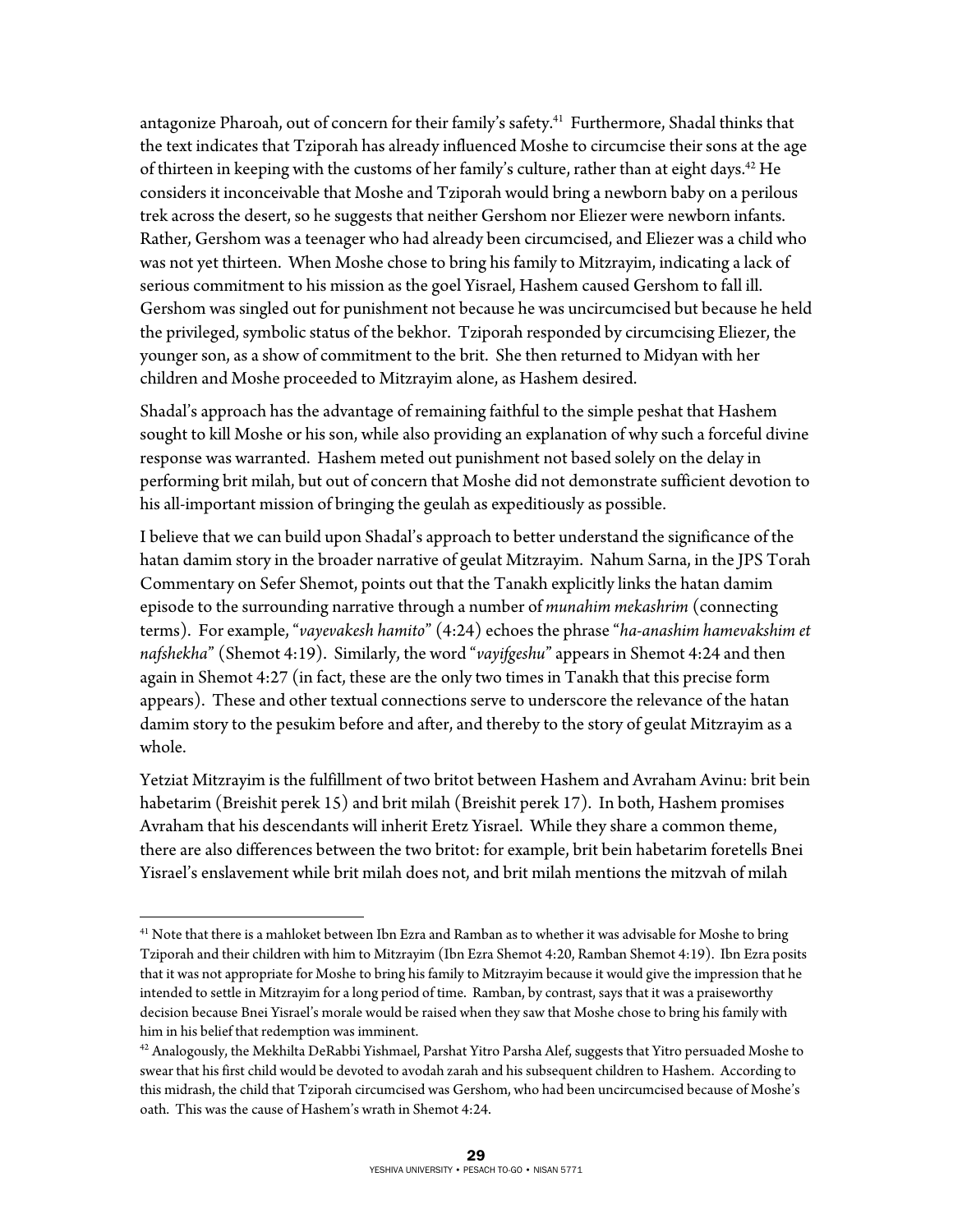while brit bein habetarim does not. In fact, the two britot complement each other; to put it succinctly, brit bein habetarim promises the miraculous, supernatural involvement of Hashem in history, while brit milah presents redemption as dependent on Bnei Yisrael's responsibility to keep the mitzvot. Brit bein habetarim tells that Hashem will redeem Bnei Yisrael from bondage and give them the land of the seven nations. Brit milah presents a more natural vision of redemption, with no mention of liberation from slavery and no mention of the seven nations who must be defeated for Bnei Yisrael to take possession of Eretz Kenaan. Rather, the emphasis is on Bnei Yisrael's responsibility to keep the mitzvah of milah as a "*brit olam*." The two britot describe the destiny of Bnei Yisrael, but brit bein habetarim focuses on God's side in ensuring that destiny, while brit milah emphasizes man's responsibility in his relationship with the divine.

Because of the centrality of brit bein habetarim and brit milah to the story of yetziat Mitzrayim, the mitzvot of brit milah and korban Pesach are closely connected from a halakhic perspective; an uncircumcised man may not eat of the korban Pesach<sup>43</sup>. For this reason, Yehoshua perek 5 tells of a mass brit milah in preparation for the offering of the first communal korban Pesach that was brought after Bnei Yisrael's entry into Eretz Yisrael, and Hazal connect dam Pesach to dam milah in numerous derashot. 44

Just as the mitzvah of korban Pesach is linked halakhically to the mitzvah of brit milah, the story of geulat Mitzrayim is linked thematically to the concept of bekhora. "*Beni bekhori Yisrael*" serves as the thesis statement of yetziat Mitzrayim, because yetziat Mitzrayim demonstrates the unique, intense love relationship between Hashem and Bnei Yisrael. Midrashim abound with the idea that Hashem redeemed us - *hu velo saraf* - because of His great love for the Jewish people.45 The reading of Shir Hashirim on Pesach further accentuates this theme. The reason that makkat bekhorot is the culmination of the makkot is not only because it is the most horrific, but also because it most vividly demonstrates the truth of "*beni bekhori Yisrael*": because Pharoah did not free Hashem's bekhor, Hashem shows no mercy to Pharoah's bekhor.

Thus, geulat Mitzrayim is tied to the concept of bekhora, and korban Pesach is tied to brit milah. Nahum Sarna points out a chiastic structure in Sefer Shemot that emphasizes the interrelationship of these themes.<sup>46</sup> Part A of the chiasm is the bekhora, which is mentioned in Shemot 4:22-23, immediately preceding the story of the hatan damim. Part B is the mitzvah of milah as described in the hatan damim story in Shemot 4:24-26. The second B of the chiasm is the mitzvah of korban Pesach (Shemot 12:3-13), which is related to the hatan damim story because of the connection between brit milah and korban Pesach. Finally, the concluding A of the chiasm is makkat bekhorot (Shemot 12:29-30), which revisits the theme of bekhora. This

 $\overline{a}$ 

<sup>43</sup> Shemot 12:48.

<sup>44</sup> For example, see Shemot Rabbah 17:3.

<sup>45</sup> For example, see Shemot Rabbah 15:1.

 $46$  Chiastic structure is a literary structure in which elements of a story appear in a symmetrical order. The unit begins with one topic (labeled A) and then goes on to B, C, and so on. The first topic (A) also appears at the end of the unit, the second topic (B) appears as the second to last topic in the unit, and so forth, so that the structure of the unit appears as ABCCBA, in the case of a unit that has three topics or elements. The purpose of a chiastic structure is to demarcate a literary unit, often in order to highlight the particular themes of that unit. Furthermore, the center of the chiasm often represents the climax or turning-point of the unit.